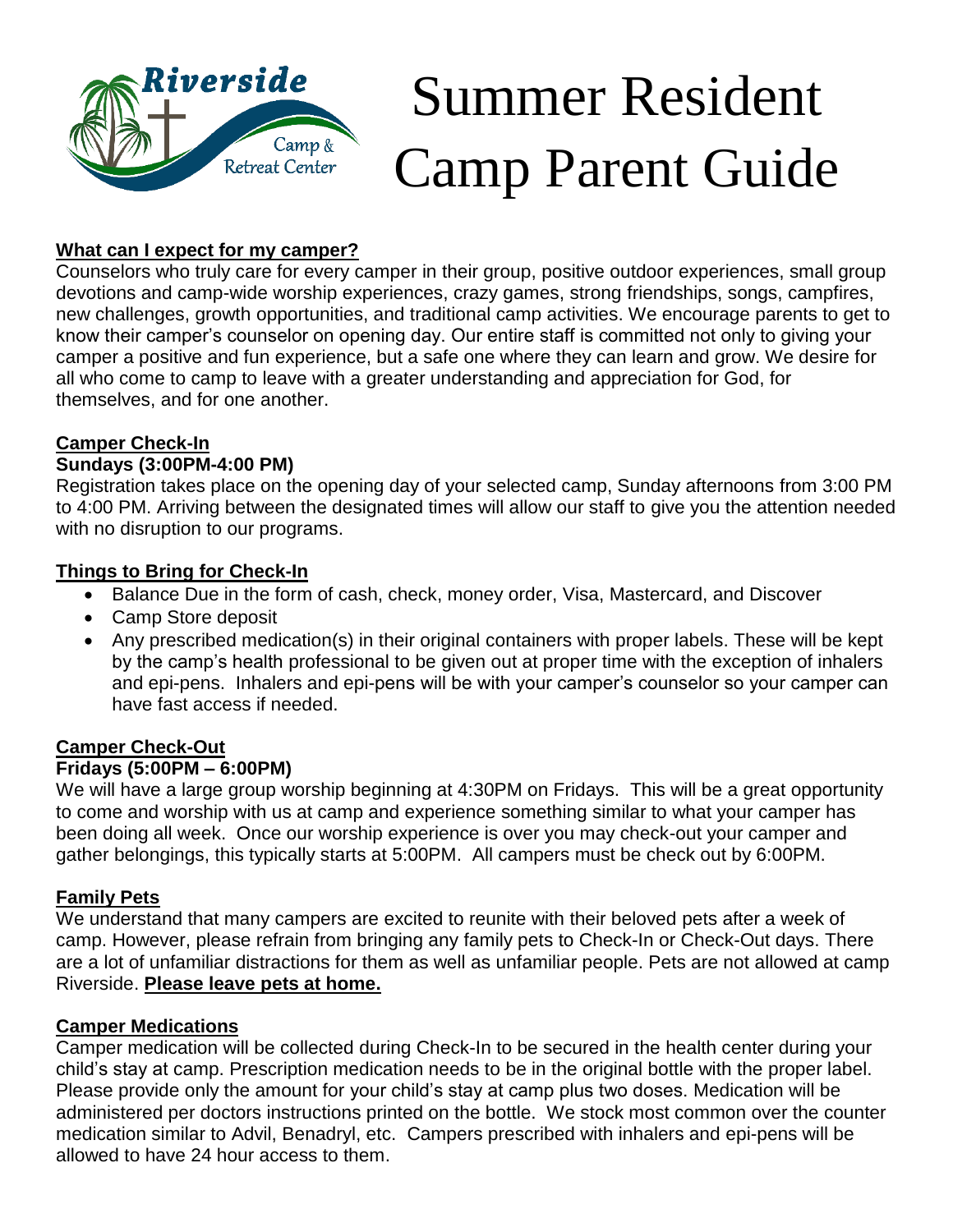### **What to Bring to Camp**

Campers will be outdoors for large parts of the day, and should bring attire suited for that environment.

- Clothes (enough for their entire stay): long pants, long-sleeve and shortsleeved shirts, shorts, socks, undergarments,
- Hat
- **Sleepwear**
- Toiletries
- Towels
- Sunscreen & bug spray
- Modest swimsuit(s)
- Sleeping bag/bed linens & pillow
- Tennis shoes (closed toed shoes)
- Sandals for pool and shower time
- **WATER BOTTLE**
- A Bible
- Rain jacket or poncho
- Flashlight
- Disposable camera
- Prescribed medications
- Self-addressed stamp envelopes
- Note pad and pens

## **Please note:**

**Modest swimwear** for ladies: 1 piece swimwear, for gentlemen: board short style swimwear **All clothing should be modest and styled for activity**, ladies: wide tank top straps and longer, modest shorts, gentlemen: no sagging shorts or pants

# **What NOT to Bring**

- Cell phones see below
- Drugs and alcohol
- Expensive electronics
- Weapons of any kind
- iPods, MP3 players
- TV's
- Video games
- Food of any kind
- Cash
- Personal sports equipment

• CD players

### **Riverside is not responsible for the damage or theft of any items brought to camp**.

# **Cell Phones**

Campers are not allowed to bring cell phones to camp**. If your camper is found with a cell phone, we will confiscate it until Friday at check-out.** We know that in today's culture many of our campers and parents stay in daily communication via cell phones. We also understand the trust that you are placing in us by allowing your camper to come to camp without their cell phone, and want to make sure you understand why we have this policy. We believe that there is a very real value in your camper spending a week unplugged and disconnected from their digital lives. We believe that taking time off from our phones, computers, social media, video games, etc. can open up the space in our minds and hearts to hear and feel God at work. If there were any situations regarding your camper while at camp that you need to be made aware of (medical issues, severe homesickness, etc.) we will call you. If you need to reach your child immediately because of an emergency at home, please call the camp office at 863-675-0334. Thank you for trusting us with your camper.

# **Camp Discipline**

Acceptable camp behavior will be reviewed with all campers before the first night of camp, and all are expected to behave in accordance to these guidelines. Counselors and staff will set the tone in their behavior and speech. If discipline issues arise the counselor will ask the camper to sit out of various activities, and if issues continue they will be dealt with by the director. If problems persist, the camper may be sent home. Physical altercations will result in immediate dismissal. Only the camp director has the authority to send campers home. **Campers sent home early for behavioral issues do not warrant a refund of fees.**